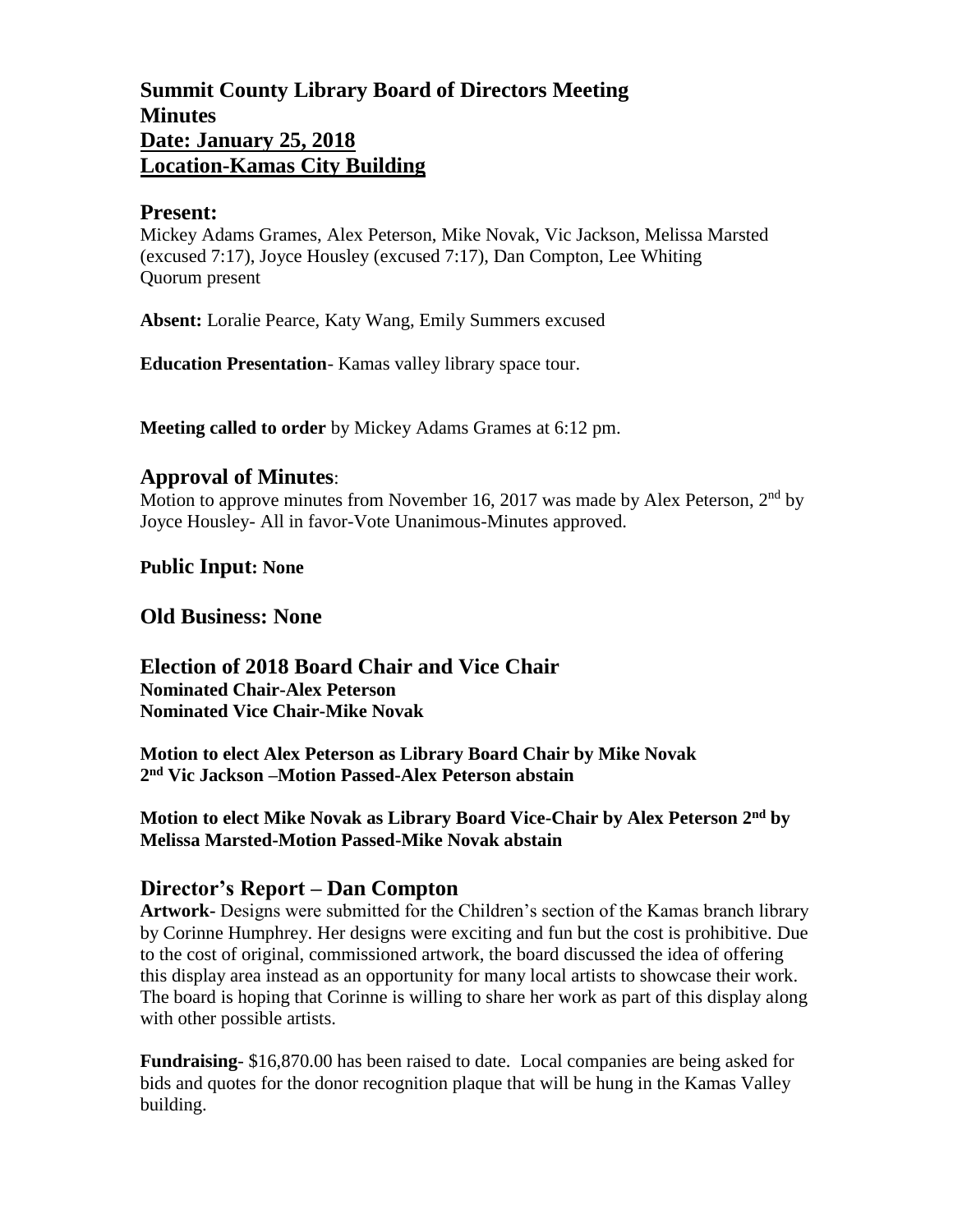**Kamas Branch Updates-** County officials are expecting that the Kamas building will be substantially completed by February 15, 2018. Once the building is signed off by Kamas City Hall as safe and completed, the library may be opened for business. The countertops are being installed and the tech lab is ready to go.

**Grand Opening-**Once the building is opened and ready for use, the County Council is planning to have a large grand opening. That event is not planned at this time.

**Personnel Updates-**Part time library clerk job postings are out. There are two jobs available for Kimball Junction and one for Kamas. Allison Rockhill is transferring to Kamas upon opening.

**Strategic Planning-** Maddy Shear is working on patron feedback for strategic planning. Maddy is planning to have a rough draft available after the next planning meeting.

**Budget update**- The tax increase to the General Fund was approved by the County Council. This allows for library staff positions to be filled.

#### **Programs-**

13 Reasons Why-The Summit County teen safety coalition has determined their meeting dates and has entitled the program as: "Communicating and Connecting with Your Adolescent: Opportunities for Conversations in the Age of Netflix and 13 Reasons Why". Four events have been planned for parents.

One Book One Community- Author Ruta Sepetys gave a fantastic program and discussion. *Sinking the Gustloff* shown at Kimball Junction was so well attended that patrons were sitting outside the auditorium in the hallway.

Grinch-The Grinch was fun and entertaining for all who attended. A live video was posted on the Summit County library website as he entered the library.

Teens-Paint night, the teen holiday program was a great activity.

### **New Business**

**Sundance-** The Summit County Library Board is interested in getting the Kamas library set up as a future venue for Sundance.

**Kamas Grand Opening Plans-** The County Council may be in charge of the official grand opening planning but the Kamas library branch has planned their part of the big party to be accommodated within the Kamas library space.

Fine Amnesty-The library hopes to have a fine amnesty program for those who would like to use the library but have incurred past fines that have not allowed their patronage. The library Board recommends that Dan reach out to Tom Fisher to ask about this possibility.

Time Capsule- A hole will be prepared by the facilities manager Mike Crystal for its burial.